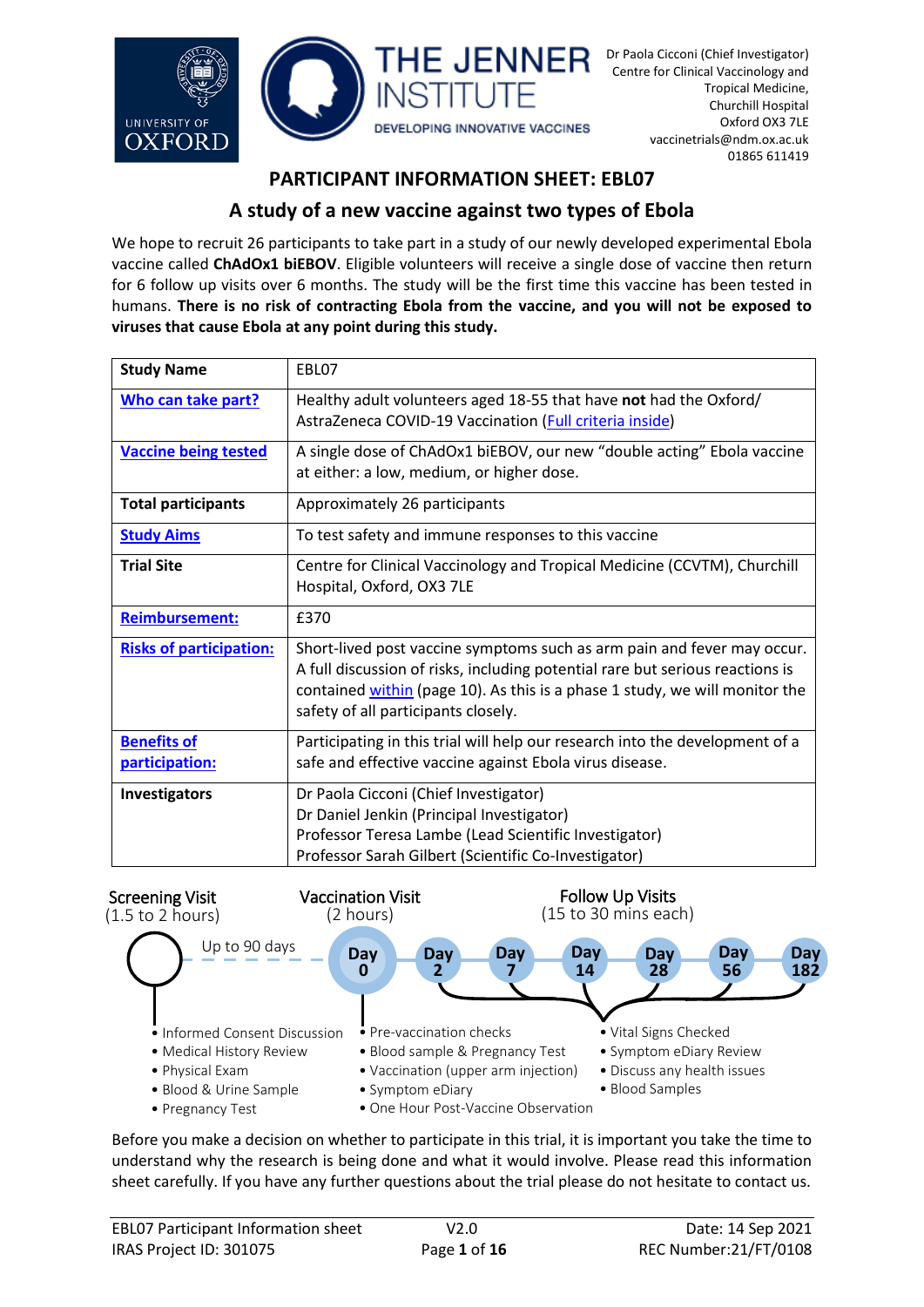<span id="page-1-0"></span>

| How common were reactions in other clinical trials using ChAdOx1 based vaccines? 10             |  |  |  |
|-------------------------------------------------------------------------------------------------|--|--|--|
|                                                                                                 |  |  |  |
| Potential Interaction with Other Adenovirus-based Vaccines (e.g. Oxford/AstraZeneca and Janssen |  |  |  |
|                                                                                                 |  |  |  |
|                                                                                                 |  |  |  |
|                                                                                                 |  |  |  |
|                                                                                                 |  |  |  |
|                                                                                                 |  |  |  |
|                                                                                                 |  |  |  |
|                                                                                                 |  |  |  |
|                                                                                                 |  |  |  |
|                                                                                                 |  |  |  |
|                                                                                                 |  |  |  |
|                                                                                                 |  |  |  |
|                                                                                                 |  |  |  |
|                                                                                                 |  |  |  |
|                                                                                                 |  |  |  |
|                                                                                                 |  |  |  |
|                                                                                                 |  |  |  |
|                                                                                                 |  |  |  |
|                                                                                                 |  |  |  |
|                                                                                                 |  |  |  |
|                                                                                                 |  |  |  |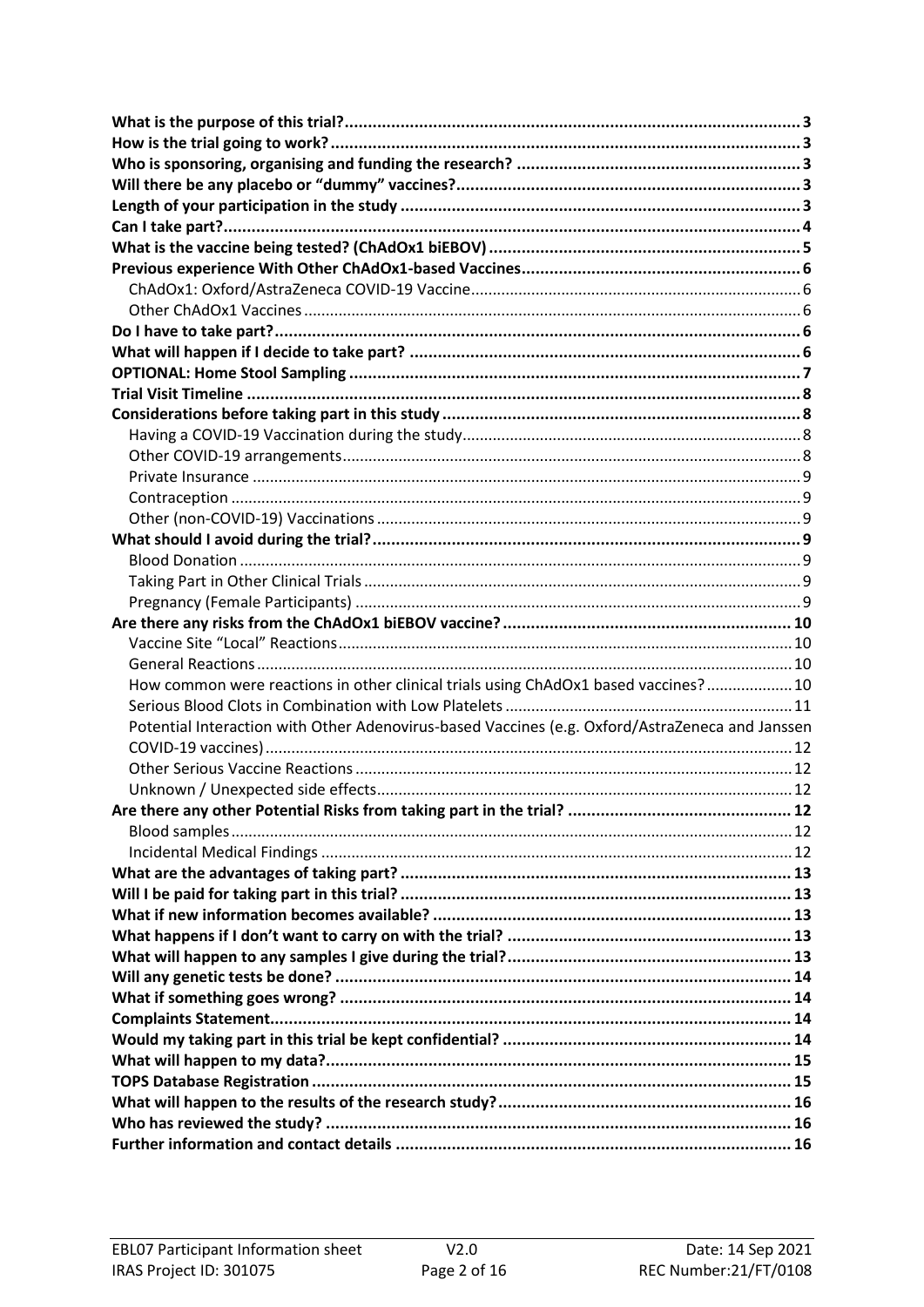# <span id="page-2-1"></span>**What is the purpose of this trial?**

Ebola is a highly lethal disease that occurs in periodic outbreaks in Sub Saharan African countries. Ebola outbreaks can be catastrophic. Healthcare workers are at particular risk of exposure and death during when they occur.

Rather than being caused by a single species of virus, **Ebola is caused by several distinct species** of virus. Collectively these are known as "**Ebolaviruses**".

There have been very recent advances in Ebola vaccine development which have led to the approval of the first vaccines against Ebola by international medical regulators. However, these vaccines are currently only authorised for protection against a *single* Ebolavirus species. It is currently thought that a vaccine that only targets a single species of Ebolavirus might not fully protect against other Ebolavirus species.

This study involves testing a **new** vaccine that is designed to simultaneously target *two* Ebolavirus species. The vaccine, ChAdOx1 biEBOV, targets the two deadliest Ebolaviruses: "**Zaire Ebolavirus**" and "**Sudan Ebolavirus**". These have been responsible for **nearly all Ebola outbreaks and deaths.**

The purpose of this study is to test ChAdOx1 biEBOV in a small group of healthy adult volunteers in the UK. This study will be the first time this vaccine has been given to humans and will allow us to assess:

- 1. The safety of the vaccine
- 2. The immune response to the vaccine

# <span id="page-2-2"></span>**How is the trial going to work?**

We plan to recruit 26 people to take part in this study. All participants will be given **one dose** of ChAdOx1 biEBOV vaccine. We are testing three different doses of the vaccine in the trial and will split participants into the following groups:

- Group 1: **LOW DOSE** group: 6 participants (dose = 10% of the higher dose)
- Group 2: **MEDIUM DOSE** group: 6 to 9 participants (dose = 50% of the higher dose)
- Group 3: **HIGHER DOSE** group: 11 to 14 participants (dose = 100% of the higher dose)

Recruitment into these groups will happen in a stepwise manner, starting with the low dose group. We will vaccinate individuals in the low dose group first and review them for safety before starting any of the medium dose group vaccinations. Likewise, the medium dose participants will be vaccinated and reviewed for safety before we start vaccinating the higher dose group.

After vaccination, all participants will return to the clinic for 6 follow up visits over 6 months. They will be assessed at each visit for safety and to take blood tests to measure their immune responses.

## <span id="page-2-3"></span>**Who is sponsoring, organising and funding the research?**

The study is organised and sponsored by the University of Oxford. It is being carried out by Jenner Institute researchers based at the Centre for Clinical Vaccinology and Tropical Medicine, Oxford. The study is funded by Innovate UK, a UK Government research funding body.

## <span id="page-2-4"></span>**Will there be any placebo or "dummy" vaccines?**

There are no placebos or dummy vaccines in this trial. All participants will receive an actual dose of ChAdOx1 biEBOV (either at the low, medium or higher dose).

## <span id="page-2-5"></span>**Length of your participation in the study**

<span id="page-2-0"></span>If you are eligible take part we will enrol you into the study for 6 months starting from your vaccination visit (Day 0) until your last scheduled follow up visit (Day 182). You may also decide to withdraw from the study early ([What will happen if I don't want to carry on with the trial?](#page-12-3) Page [13\)](#page-12-3).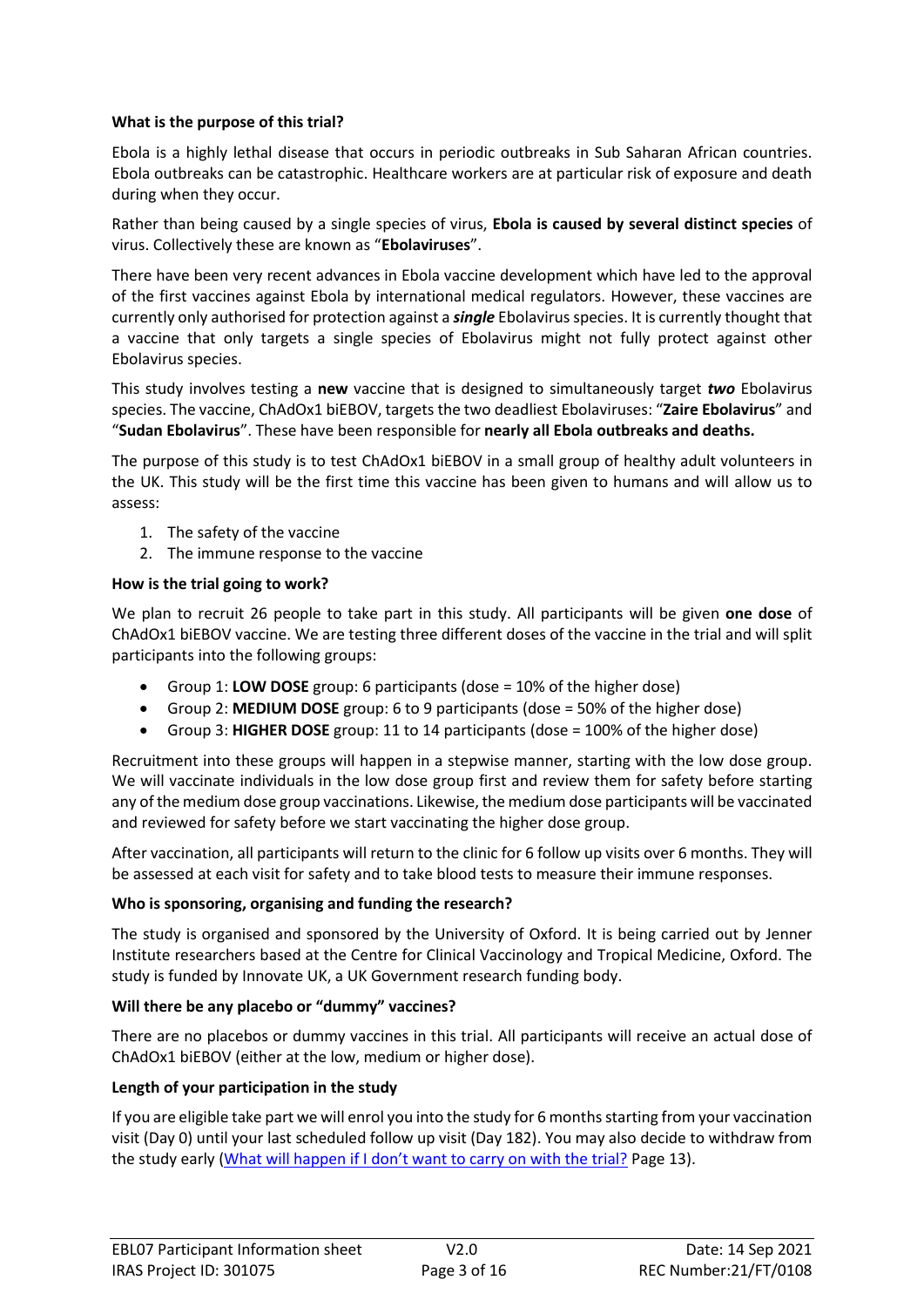## <span id="page-3-0"></span>**Can I take part?**

In order to be involved in the study the following **must apply** to you**:**

Aged **18 to 55 years** You are **in good health** without a history of serious ongoing medical conditions Able and willing to **comply with all study requirements** including attending all follow up visits. Willing to **allow your past medical history to be checked by the study team**. Either by allowing us to discuss your medical history with your GP or by giving us a medical history summary. Agree to **refrain from blood donation** throughout the study (Day 0 to Day 182 visit) Tell us about any **vaccinations** you may have received recently or expect to receive soon (**Females only/ if applicable**) Use **contraception** for the duration of the study *and* have a **negative pregnancy test** at the screening visit and vaccination visit You **cannot** participate in this study if any of the following apply to you: *Past Medical Problems* **Have a serious long-term illness** e.g. a condition that requires hospital or specialist follow-up. A history of **neurological** or **immune system disorders** A history of either a **major blood clot**, **blood clotting disorder**, or **bleeding disorder** A history of thrombosis with thrombocytopenia syndrome (TTS) A history of capillary leak syndrome A history of **cancer** A history of **hepatitis B**, **hepatitis C** or **HIV infection**. A **serious ongoing mental health condition** if this may affect your participation in the study. A history of a **severe allergic reaction to a vaccine, including hypersensitivity**  Previously **Injected recreational drugs** (within the last 5 years) A history of **COVID-19 infection** within **30 days** of the first study vaccination A history of a **blood transfusion** or "**Immunoglobulin infusions"** within 3 months of the trial. Drink more than **42 units of alcohol per week** on average. (The NHS recommends the following calculator[: https://alcoholchange.org.uk/alcohol-facts/interactive-tools/unit-calculator\)](https://alcoholchange.org.uk/alcohol-facts/interactive-tools/unit-calculator) *Other Vaccines* You have previously received any doses of the **Oxford/AstraZeneca COVID-19 vaccine** *(Note: Previous other COVID-19 vaccines e.g. Pfizer/Moderna/Novavax are permitted)* May receive the Oxford/AstraZeneca COVID-19 vaccine in the **three months** *after* **the first study vaccination** (Note: *You can still have other COVID-19 vaccines during the study)* Receipt of any **other adenovirus-based vaccines** prior to enrolment (e.g. in clinical trials) Received any doses of any Ebola vaccines in the past (e.g. in clinical trials) *Other Clinical Trials* Participating in another clinical trial during, or within 30 days of the vaccine visit, of this study *(Females Only) Pregnancy/Breast Feeding During the Study*

Current or planned pregnancy and/or breast feeding during the study

Having a mild condition which is well-controlled would not automatically exclude you from participating. If you are unclear whether you are eligible to be involved in the study, you can contact the study team who will be very happy to advise you. The criteria above will be discussed with you in detail at the screening visit by a study doctor to make sure that you are eligible to take part.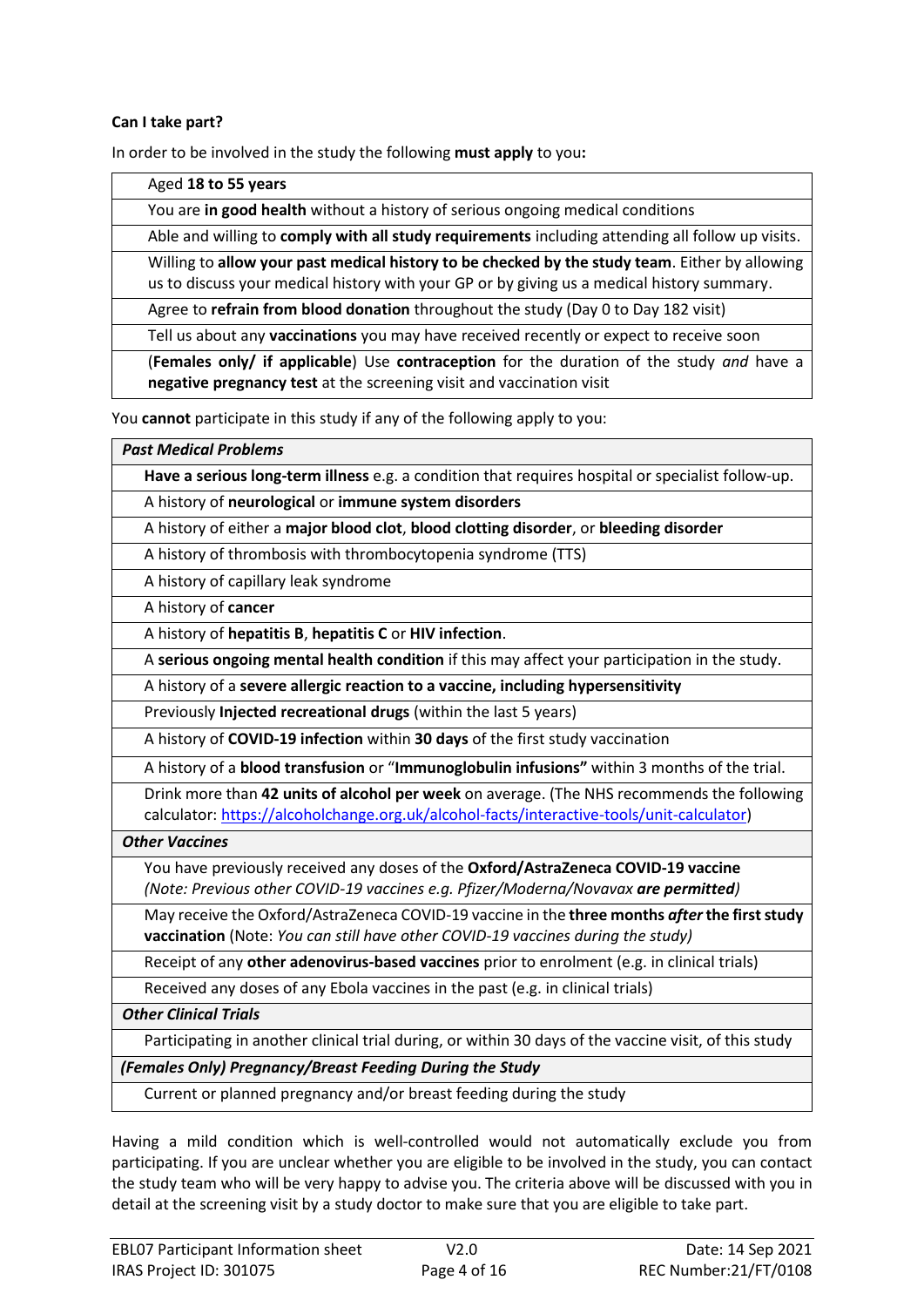# <span id="page-4-0"></span>**What is the vaccine being tested? (ChAdOx1 biEBOV)**

ChAdOx1 biEBOV consists of a virus (ChAdOx1), which is a weakened version of a virus called a *chimpanzee adenovirus (ChAd).* Chimpanzee adenoviruses are naturally occurring viruses that are **completely unrelated to Ebolaviruses**. The natural, unmodified versions of ChAd viruses can cause mild cold/flu-like symptoms in chimpanzees.

We have developed a profoundly weakened version of the ChAd virus through genetic engineering. This modified version of the virus is completely unable to reproduce inside the human body. This means it **cannot** copy itself in humans and it **cannot** cause infections or be spread from person to person. We call this modified virus "ChAdOx1" which stands for "Chimpanzee Adenovirus Oxford 1".

We then took the weakened virus and inserted **two versions** of an Ebolavirus gene. These genes provide the instructions for an important component of Ebolaviruses called the Ebola "glycoprotein". Ebola glycoproteins are used by viruses to let them invade cells and cause infection. Each Ebolavirus species has a **different version** of the Ebola glycoprotein gene. We therefore copied the **two versions** of this gene from the **two** deadliest Ebolaviruses**: Zaire Ebolavirus** and **Sudan Ebolavirus**.

The vaccine is called biEBOV as it targets two ("**bi**") **EBO**la**V**iruses. We hope that when people are vaccinated with ChAdOx1 biEBOV they will make an immune response against *both* the Zaire Ebolavirus and Sudan Ebolavirus.



As part of its manufacture, ChAdOx1 is grown in a lab using modified cells that were originally derived from a sample of human tissue. These cells are called HEK 293 (human embryonic kidney 293) cells.

# <span id="page-4-1"></span>**What doses of vaccine are used in this trial?**

The doses we will use are chosen based on experience with [similar vaccines](#page-5-0), and the "higher" dose is equivalent to the approved dose that is used for the Oxford/AstraZeneca COVID-19 vaccine. We measure the dose of these vaccines in a unit called "viral particles" which refers to the total number of ChAdOx1 biEBOV particles in the dose. The doses in viral particles that we are using in this trial are:

- Group 1: LOW DOSE ChAdOx1 biEBOV 5  $\times$  10<sup>9</sup> viral particles
- Group 2: MEDIUM DOSE ChAdOx1 biEBOV 2.5  $\times$  10<sup>10</sup> viral particles
- Group 3: HIGHER DOSE ChAdOx1 biEBOV 5  $\times$  10<sup>10</sup> viral particles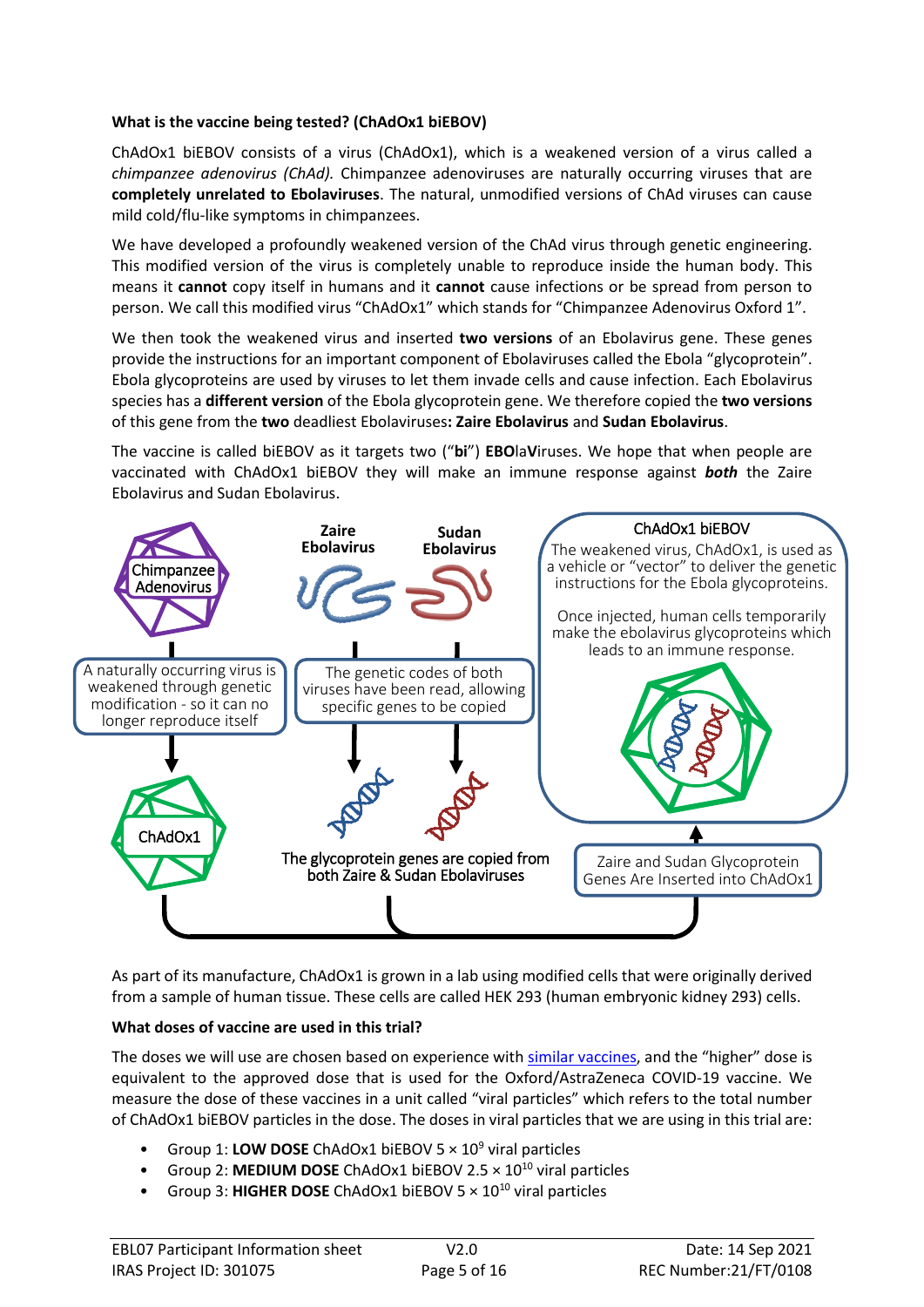## <span id="page-5-0"></span>**Previous experience With Other ChAdOx1-based Vaccines**

Although this will be the first time ChAdOx1 biEBOV has been given to people, there is now a lot of experience with other *ChAdOx1* based vaccines in humans.

# <span id="page-5-1"></span>ChAdOx1: Oxford/AstraZeneca COVID-19 Vaccine

The Oxford/AstraZeneca COVID-19 vaccine is made using the same ChAdOx1 virus technology that is used for ChAdOx1 biEBOV. This has been shown to be safe for the vast majority of individuals and highly effective at protecting against severe COVID-19. However, following administration of the vaccine to millions of people, a very rare but serious side-effect of major blood clots in combination with low platelets has now been associated with the vaccine. It is currently unknown why these vaccines appear to lead to this clotting disorder. Further details of this are included in this information sheet ("[Are there any risks from taking part in the trial?](#page-9-0)" Pag[e 10\)](#page-8-0).

## <span id="page-5-2"></span>Other ChAdOx1 Vaccines

Our research institute has also carried out small scale trials of ChAdOx1 based vaccines against many other diseases such as flu, malaria, meningitis B, TB and Zika virus. Around 400 individuals have received these other (non-COVID-19) ChAdOx1 vaccines. The other ChAdOx1 vaccines were shown to be safe across these multiple trials. They were also able to create strong immune responses against the viruses, bacteria or parasites being targeted.

# <span id="page-5-3"></span>**Do I have to take part?**

No. It is up to you to decide whether or not to take part. Your decision will not result in any penalty, or changes to your standard medical care. If you do decide to take part, you will be given this information sheet to keep (or be sent it electronically) and will be asked to sign a consent form.

## <span id="page-5-4"></span>**What will happen if I decide to take part?**

# [Online Pre-Screening Questionnaire](https://oxford.onlinesurveys.ac.uk/ebl07-pre-screen-questionnaire)

If you decide that you would like to take part in this study then you will need to complete a short set of online questions that cover some of the key criteria for participation in the trial. If you are suitable at this point, we will contact you to invite you to attend an in-person screening visit.

## Screening Visit

This may take place up to 3 months before the vaccination day. This and all other study visits will take place at the Centre for Clinical Vaccinology and Tropical Medicine (CCVTM) at the Churchill Hospital, Oxford.

At the screening visit you will be met by one of the study doctors who will go through this information sheet with you again and answer any questions you might have about the trial. If you then decide to take part and the study doctor is happy that you have understood the trial information you will be asked to sign the study consent form. We will ask to check and photocopy a form of photo ID for identification purposes at this visit.

The study doctor will then ask about your health including any past medical problems. This will be followed by a physical examination which will involve the doctor listening to your heart and lungs with a stethoscope, examining your abdomen as well as feeling for lymph nodes around your neck and in your armpits. Your vital signs (blood pressure, pulse, and temperature) will also be measured, and blood and urine samples will be taken.

We will also need to review a copy of your medical records, usually in the form of a medical summary printout from your GP practice, before we can complete our eligibility assessment and invite you to the vaccine visit.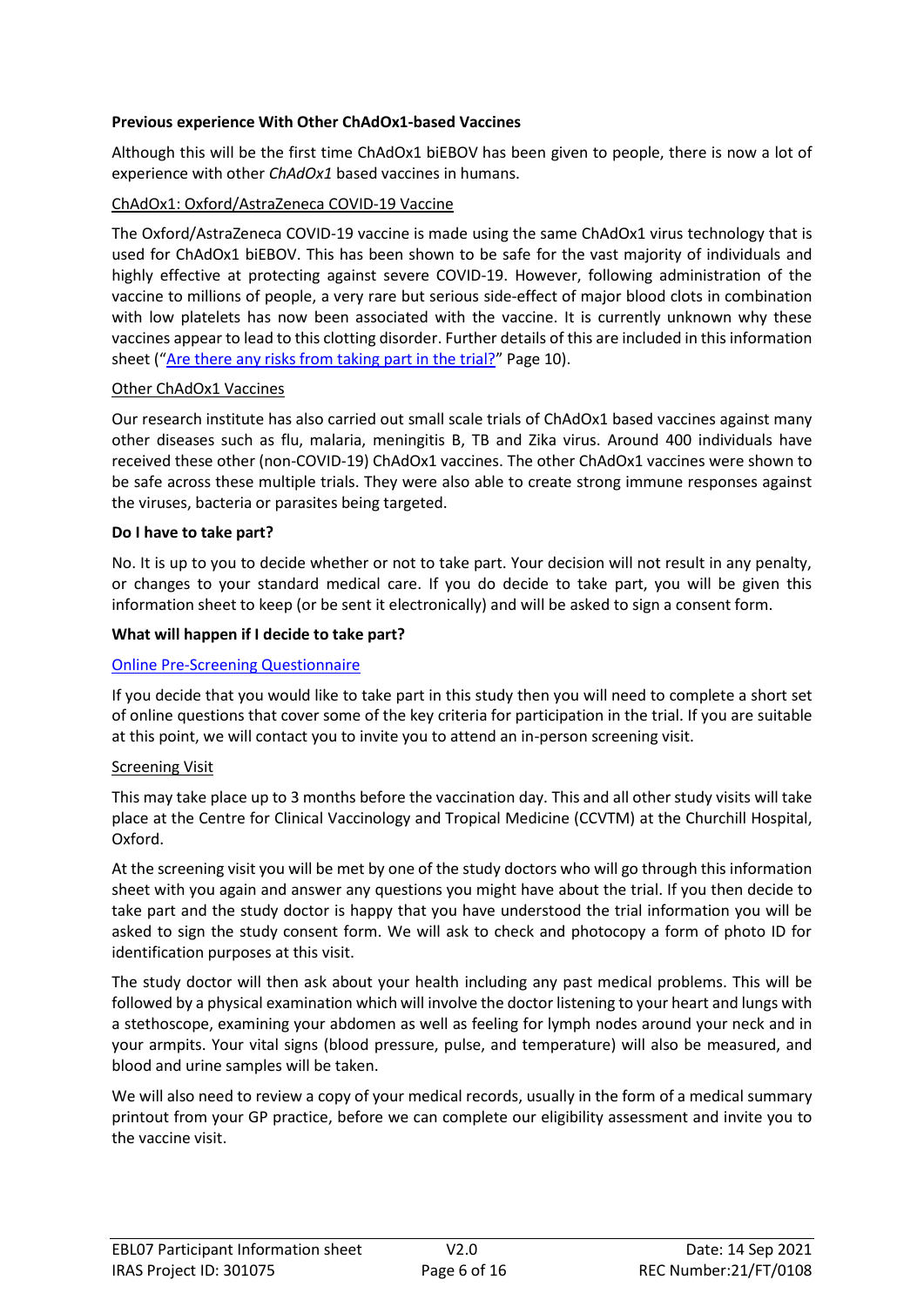# Vaccination Visit

If you qualify to be in the trial after the screening visit eligibility checks we will arrange a morning for you to attend to receive the ChAdOx1 biEBOV vaccine (Day 0). You will be asked a few questions to check there have been no new problems since your screening. Your blood pressure, pulse and temperature (vital signs) will be checked and blood samples taken. If appropriate, females will have a urinary pregnancy test before vaccination.

The ChAdOx1 biEBOV vaccine will then be given as an injection into your (non-dominant) upper arm. We will temporarily cover the vaccine site with a dressing. We will need to keep an eye on you in the waiting room of the department for 1 hour after the vaccine. After this period, your vital signs will be checked again and the injection site inspected. We will then allow you to go home. Overall, the vaccination visit will take about two hours.

# Electronic symptom diary "eDiary" *(completed at home)*

During the vaccination visit you will be given access to an online symptom eDiary. **We will ask you to record any symptoms or illnesses you experience in the 28 days following your vaccine even if you think these are unrelated**. For the first 7 days we will also ask you to measure and record your temperature each evening using an oral thermometer that we will provide. We will also give you a tape measure so that if you experience any redness around the injection site you have something to measure this with (see "[Vaccine Reactions around the injection site](#page-9-1) – local reactions" page [10\)](#page-9-1).

## Follow up Visits

After you have received the vaccination, you will attend the clinic for several short follow up visits. The first visit takes place two days after vaccination to check if you are experiencing any problems after the vaccine, review your injection site, check your eDiary and have a blood test. There will be further follow-up visits at 7 days, 14 days, 4 weeks, 8 weeks and 6 months after vaccination. During the course of the trial you may be asked to attend for an extra visit, for example, if a blood test needs to be repeated.

We may ask to photograph your vaccination site(s) and you can choose whether or not to agree to this when you sign the consent form. You will not be identifiable in these photographs, as only the vaccination site and your unique trial number will be visible. These photographs may be shown to other professional staff, used for educational purposes, or included in a scientific publication.

# <span id="page-6-0"></span>**OPTIONAL: Home Stool Sampling**

Optional stool (faecal) samples may be collected at three occasions during the study. However, if you do not agree to this you can opt out without otherwise affecting your participation in the study.

We will test these samples for microscopic organisms such as bacteria, parasites and fungi that naturally occupy your gut. You will be given materials to collect stool samples. You will collect the samples at home and either return the sample to the clinic or send it to our laboratory in a prestamped pre-addressed envelope. The study staff will explain to you how to collect and return the samples.

The stool samples will be collected before the first vaccine is administered, two weeks after the trial vaccine and at the end of the study. We will test to see if the mix of these microscopic organisms influences your response to the study vaccines.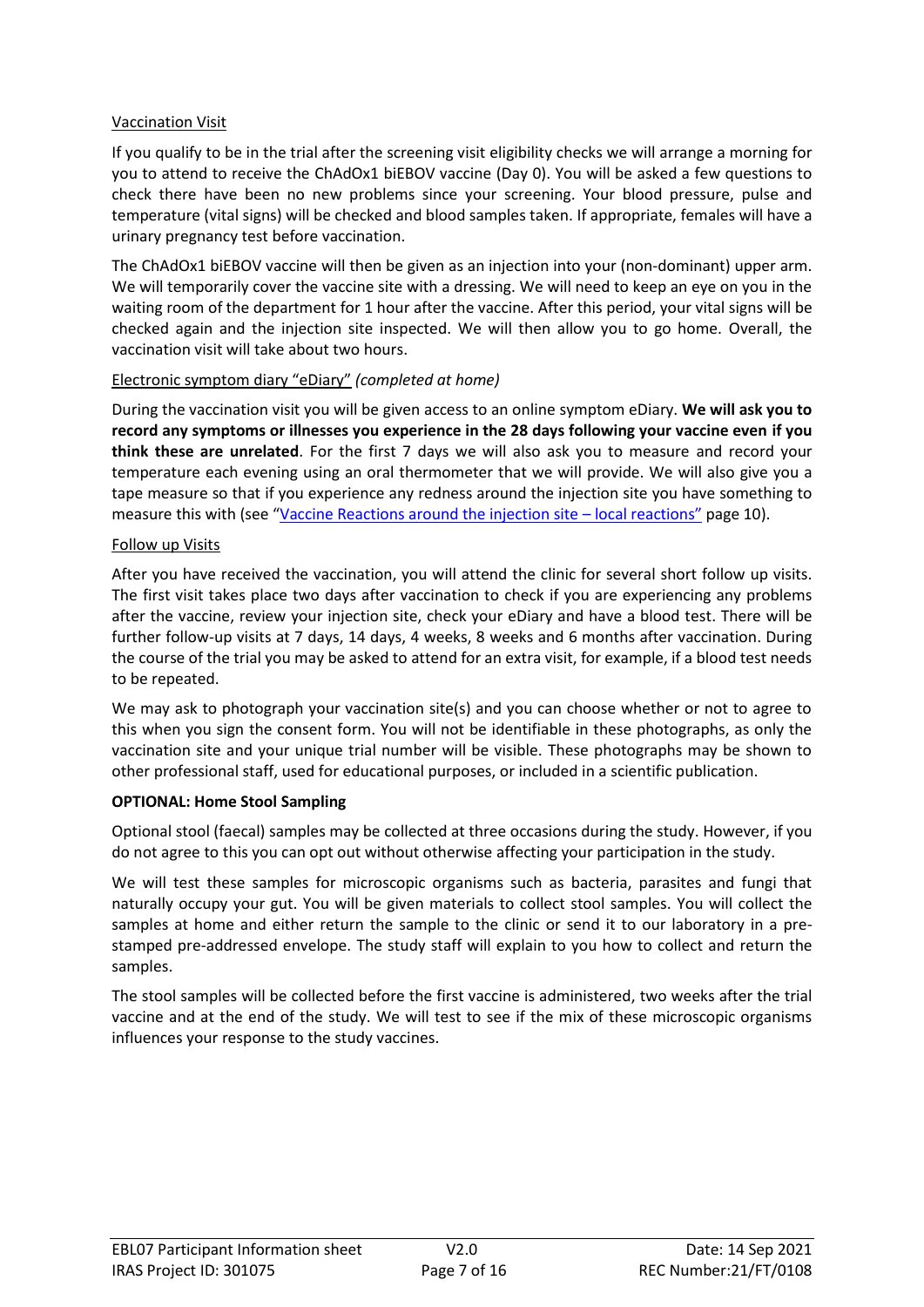## <span id="page-7-0"></span>**Trial Visit Timeline**

| <b>Visit</b>            | What to expect at the visit                                                                                                                        |
|-------------------------|----------------------------------------------------------------------------------------------------------------------------------------------------|
| <b>Screening Visit</b>  | Consent discussion and sign consent form, ID check, discuss medical<br>history, physical examination, vital signs, blood test and urine sample     |
|                         | (including pregnancy test if female)                                                                                                               |
| Day 0 Vaccination Visit | Vital signs, blood test, (urine pregnancy test if female), receive ChAdOx1<br>biEBOV vaccine, remain in clinic for 1 hour post-vaccine observation |
| Day 2 Follow up         | Follow up medical questions, eDiary reviewed by investigator, vital signs,<br>blood tests                                                          |
| Day 7 Follow up         | Follow up medical questions, eDiary reviewed, vital signs, blood tests                                                                             |
| Day 14 Follow up        | Follow up medical questions, eDiary reviewed, vital signs, blood tests                                                                             |
| Day 28 Follow up        | Follow up medical questions, eDiary reviewed and stopped, vital signs,<br>blood tests                                                              |
| Day 56 Follow up        | Follow up medical questions, vital signs, blood tests                                                                                              |
| Day 182 Follow up       | Follow up medical questions, vital signs, blood tests, Final Study Visit                                                                           |

# <span id="page-7-1"></span>**Considerations before taking part in this study**

# <span id="page-7-2"></span>Having a COVID-19 Vaccination during the study

As explained above, you will not be able to enrol into this study if you have had any doses of the Oxford/AstraZeneca COVID-19 vaccine. The reason for this is this could **potentially interfere with the vaccine in this study as it uses the same ChAdOx1 viral vector**. It is also possible that if you had the ChAdOx1 biEBOV vaccine and then went on to receive the Oxford/AstraZeneca vaccine shortly afterwards it might dampen the protective immune response to COVID-19 from that vaccine. (see "[Potential interaction with other adenoviral vectored vaccines](#page-11-0)" Page [12\)](#page-11-0).

There are no theoretical risks of interference of ChAdOx1 biEBOV with mRNA or protein COVID-19 vaccines (such as Moderna, Pfizer, Novavax) so these **can be given at least 2 weeks before or after the study vaccine without issue**.

We are not suggesting participants should delay their NHS COVID-19 vaccination offer, but we will plan enrolment according to when the deployed vaccine is due. You should tell the study team if you are offered a COVID-19 vaccine during the trial period so we can record this and give you advice if needed.

## <span id="page-7-3"></span>Other COVID-19 arrangements

Due to the ongoing COVID-19 pandemic you will be asked to wear a face mask during your visits and observe social distancing. Staff carrying out your visits will be wearing face masks, gloves and aprons. We will maintain social distancing but certain procedures will involve being in closer proximity to staff for short periods for example to take blood samples or measure your blood pressure. Equipment and rooms will be cleaned between volunteers. We require you to inform us if you develop COVID-19 during the study period and that you follow the latest government public health guidance in place in Oxfordshire. A separate information sheet detailing our COVID-19 additional measures will also be provided.

If you develop a post-vaccination fever (see "[General Reactions](#page-9-2)" page [10\)](#page-9-2) that starts and resolves within 48 hours of vaccination **without** cough, loss of sense of smell or sense of taste, then the current national guidance is that you should not be required to self-isolate. If you are unsure whether any early post-vaccination symptoms might require you to self-isolate then you can contact the study team for advice at any time.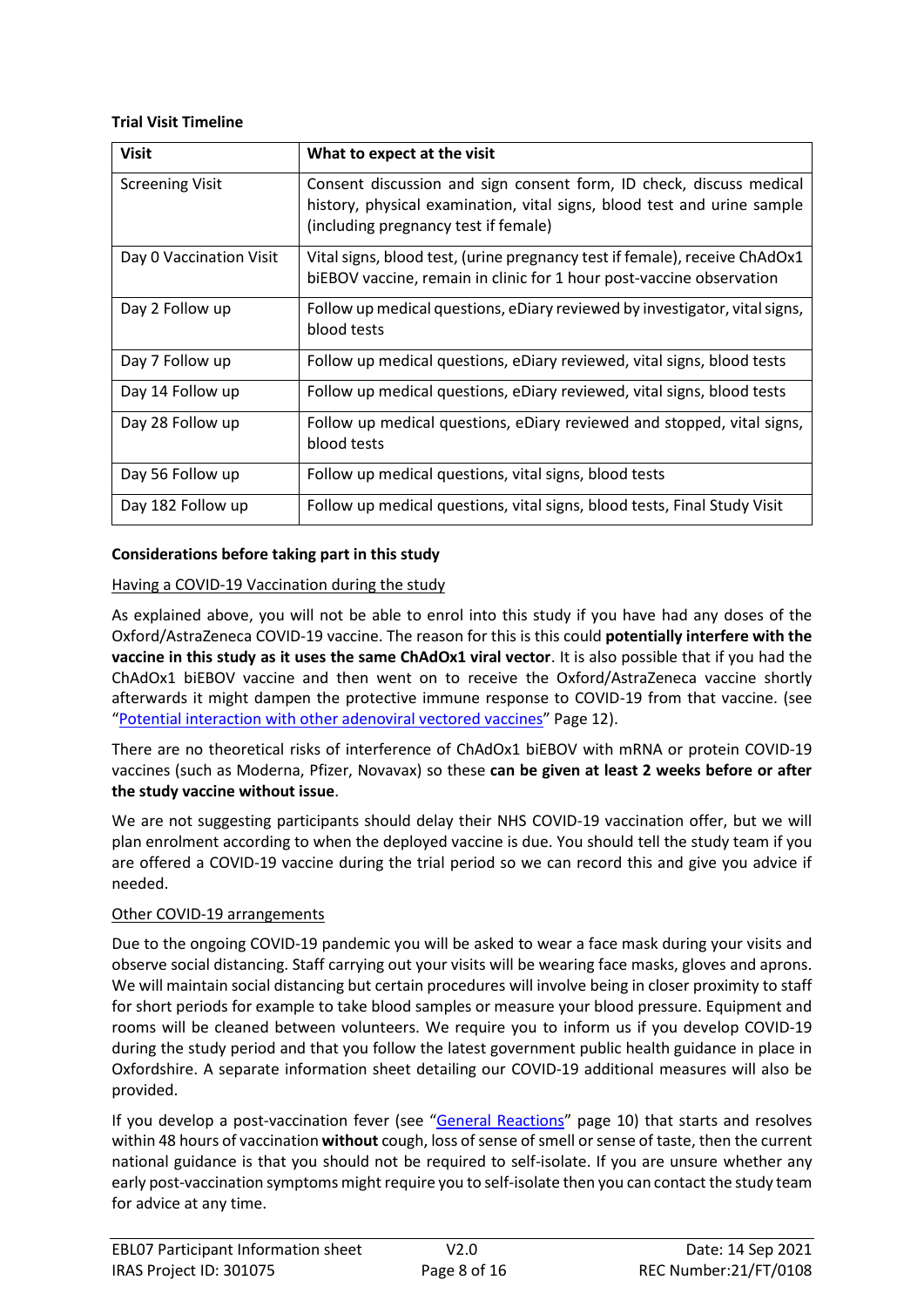# <span id="page-8-1"></span>Private Insurance

If you have private medical insurance or travel insurance, participation in a trial will often not affect your cover for any conditions unrelated to the trial, but to be certain you must tell your insurer you are planning to participate.

# <span id="page-8-2"></span>Contraception

There is no data on the use of this vaccine in pregnancy. We therefore require female volunteers to use contraception to participate (exceptions to this are below). Acceptable contraception methods include:

- Oral, injected or implanted hormonal contraceptives
- Intrauterine device (IUD) intrauterine system (IUS)
- Condoms or occlusive cap with spermicide
- Sole sexual partner is a vasectomised male

Female participants where any of the following are true will not be required to use contraception:

- Complete abstinence from sex (with a male partner)
- Exclusively have female sexual partners
- Post-menopausal
- Surgical sterilisation

Male participants in the trial are not required to use barrier methods for the purposes of contraception. There is no evidence that the vaccine can be shed into semen.

#### <span id="page-8-3"></span>Other (non-COVID-19) Vaccinations

If during the trial you require any vaccinations for health, travel, or occupational reasons, you should inform the study team beforehand. We will discuss with you the most appropriate time to receive them, usually 30 days after the study vaccination will be fine.

## <span id="page-8-4"></span>**What should I avoid during the trial?**

## <span id="page-8-5"></span>Blood Donation

Under current UK regulations, participants will have to refrain from blood donation during their involvement in the study. However, they will be able to restart blood donation once their last study visit has been completed.

## <span id="page-8-6"></span>Taking Part in Other Clinical Trials

You should not take part in other clinical trials where drugs or vaccines are administered during this study. You should also not take part in studies that involve repeated blood sampling at the same time as this trial.

## <span id="page-8-7"></span>Pregnancy (Female Participants)

<span id="page-8-0"></span>If you were to become pregnant during the trial you should tell us immediately so that we can stop non-essential trial procedures such as blood sampling. With your consent we would continue to follow you up for safety reasons.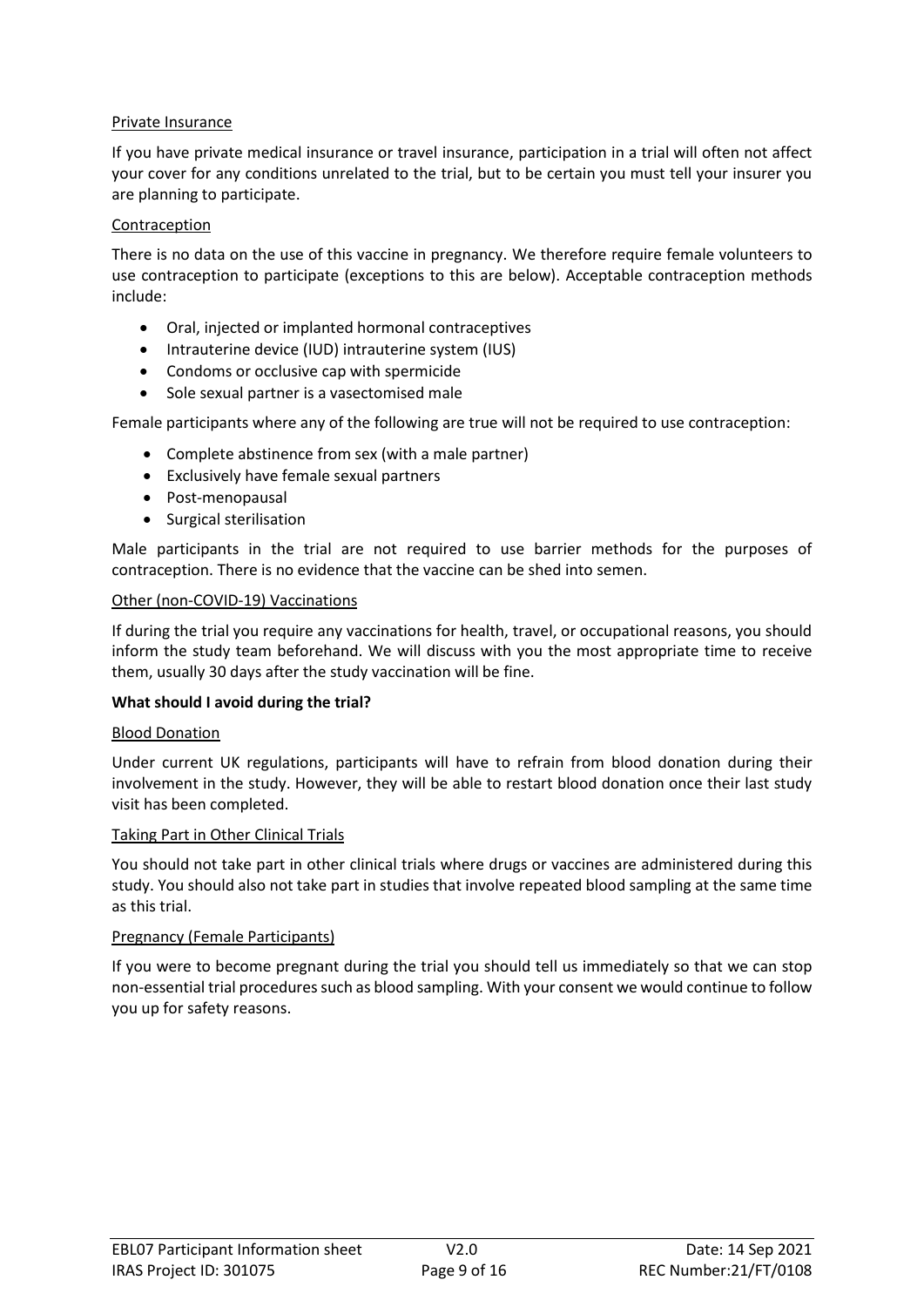# <span id="page-9-0"></span>**Are there any risks from the ChAdOx1 biEBOV vaccine?**

We can predict from past experience with other ChAdOx1 vaccines what the symptoms should be like with this new vaccine. However, it is important to remember this vaccine is in a very early stage of development and has not been tested in humans before. For this reason, there is a chance you could experience an unexpectedly severe side effect or a new side effect that has not been seen before. Potential risks are summarised below:

#### <span id="page-9-1"></span>Vaccine Site "Local" Reactions

As with any vaccine, you may experience some discomfort at the injection site. Usually this is mild but sometimes individuals experience more significant pain which might interfere with their usual activities. Post-vaccination arm pain usually resolves completely within a few days although may occasionally persist up to a week or even longer.

Other less common but possible symptoms around the injection site might include redness, swelling, itchiness or a feeling of warmth.

#### <span id="page-9-2"></span>General Reactions

During the first 24-48 hours after vaccination you may experience flu-like symptoms such as muscle aches, joint aches, feverishness, chills, headache, nausea, tiredness and/or feeling generally unwell. We would expect these symptoms to resolve within a few days.

<span id="page-9-3"></span>How common were reactions in other clinical trials using ChAdOx1 based vaccines?

Vaccine reaction symptoms were measured in volunteers in the large ChAdOx1 COVID-19 vaccine trials involving over 10,000 volunteers. The percentage of volunteers experiencing the following symptoms after ChAdOx1 COVID-19 vaccine is shown below. Symptoms were mostly described by volunteers as mild, although a minority described temporary moderate or severe-intensity symptoms. The dose given to those individuals was equivalent to the group 3 "higher dose" we plan to use in this trial [\(What doses of vaccine are used in this trial?](#page-4-1) page [5\)](#page-4-1).

| Symptoms Reported in trials of the Oxford/AstraZeneca (ChAdOx1-based) COVID-19 vaccine |                                |  |  |
|----------------------------------------------------------------------------------------|--------------------------------|--|--|
| <b>Vaccine Site Reactions</b>                                                          | <b>General Reactions</b>       |  |  |
| Vaccination site tenderness (64%)                                                      | Fatigue (53%)                  |  |  |
| Vaccination arm pain (54%)                                                             | Headaches (52%)                |  |  |
|                                                                                        | Feeling generally unwell (44%) |  |  |
|                                                                                        | Muscle aches (44%)             |  |  |
|                                                                                        | Feeling feverish (34%)         |  |  |
|                                                                                        | Joint pains (26%)              |  |  |
|                                                                                        | Nausea (22%)                   |  |  |
|                                                                                        | Fever over $\geq$ 38°C (8%)    |  |  |

The other [ChAdOx1 vaccines](#page-5-2) that have been used in smaller clinical trials had similar rates of side effects when also used at the equivalent dose. Lower doses were also tested in those trials, equivalent to the low and medium doses that we will use in this trial [\(What doses of vaccine are](#page-4-1) used in this trial? page [5\)](#page-4-1). Lower doses were associated with fewer reactions in these trials.

Post-vaccination symptoms completely resolved within a few days in the vast majority of people in all previous ChAdOx1 trials.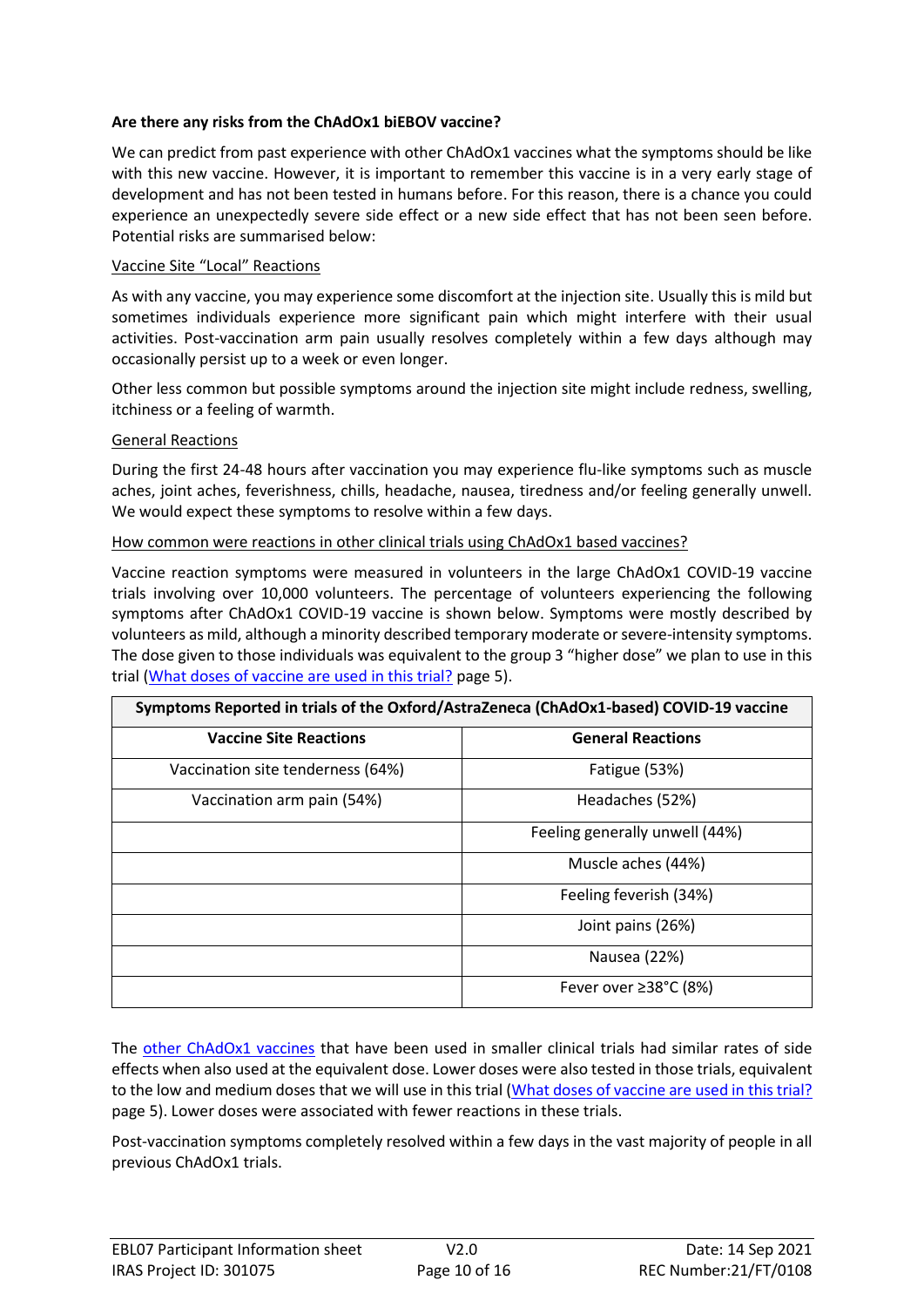# <span id="page-10-0"></span>Serious Blood Clots in Combination with Low Platelets

The [ChAdOx1](#page-4-0) part of ChAdOx1 biEBOV is **also used in the Oxford/AstraZeneca COVID-19 vaccine**. In the Spring of 2021 concerns were raised of a rare types of blood clots occurring after the large-scale use of the Oxford/AstraZeneca COVID-19 vaccine. This led some countries to pause its use.

The cases were of unusual types of **blood clots together with low levels of platelets in the blood**. Most of the clots were a rare brain blood clot known as a "cerebral venoussinusthrombosis". Unusual blood clots occurring in other organs along with low blood platelets were also reported. Both the UK drug regulator, known as the Medicines and Healthcare products Regulatory Agency (MHRA) and the European Medicines Agency (EMA) carried out extensive reviews of these cases.

After investigation, the MHRA and EMA concluded there was evidence of a link between these cases and the Oxford/AstraZeneca COVID-19 vaccine and that this should be listed as a possible rare side effect of the vaccine. The MHRA and EMA also looked at the overall rate of blood clots occurring without a low platelet count. Both agencies concluded that the available evidence **does not suggest** that the Oxford/AstraZeneca vaccine increases the risk of **blood clots without a low platelet count.**

The MHRA statement on this can be found here:

[https://www.gov.uk/government/news/mhra-issues-new-advice-concluding-a-possible-link](https://www.gov.uk/government/news/mhra-issues-new-advice-concluding-a-possible-link-between-covid-19-vaccine-astrazeneca-and-extremely-rare-unlikely-to-occur-blood-clots)[between-covid-19-vaccine-astrazeneca-and-extremely-rare-unlikely-to-occur-blood-clots](https://www.gov.uk/government/news/mhra-issues-new-advice-concluding-a-possible-link-between-covid-19-vaccine-astrazeneca-and-extremely-rare-unlikely-to-occur-blood-clots) .

Up to 14<sup>th</sup> April 2021 there have been 168 UK reports of these blood clots and unfortunately 32 people have died. By 31 March 2021 21.2 million first doses of the ChAdOx1 nCoV-19 vaccine had been given in the UK. This means the overall risk of these blood clots is extremely rare, occurring at an approximate rate of around **1 in every 100,000** vaccinations. Cases are still being collected and the estimate of how frequently the condition occurs may change.

The MHRA have received a proportionally higher number of reports from younger compared to older people that have received the vaccine. Cases also appear slightly more common in females than males. However, it is important to note that there is currently no way of predicting who will go on to develop this condition and that cases have been reported in individuals across all adult age groups, and in both males and females.

The same rare blood clots with low levels of platelets in the blood have also been reported after the Janssen COVID-19 vaccine, which is another **adenovirus-based** vaccine. The EMA has concluded a link between the Janssen COVID-19 vaccine and these rare blood clotting cases is also likely.

We currently don't know whether this rare clot disorder is related to the [ChAdOx1](#page-4-0) part of the vaccine, or whether it isrelated to the COVID-19 virus component of the vaccine (the "spike protein"). The rare blood clotting problems have not been seen in trials of other [ChAdOx1](#page-5-2) vaccines, however the number of people in those trials has been small. Two adenovirus vaccines are currently approved in the USA for use in US military personnel. These have been administered to at least 1.3 million individuals over the last 10 years, with no blood clotting problems identified by vaccine regulators.

# As we do not know if this issue could affect other ChAdOx1 vaccines yet we advise you to be alert **for the following possible blood clot symptoms in the first 28 days after your trial vaccine:**

- Sudden severe headache that does not improve with usual pain killers or is getting worse
- An unusual headache which seems worse when lying down or bending over, or may be accompanied by blurred vision, nausea and vomiting, difficulty with speech, weakness, drowsiness or seizures
- New and unexplained pinprick bruising or bleeding
- Shortness of breath, chest pain, leg swelling or persistent abdominal pain

You will be provided with a 24h study mobile number. If you experience any of the above events or become in any way concerned you can use this to contact the study doctors at any time.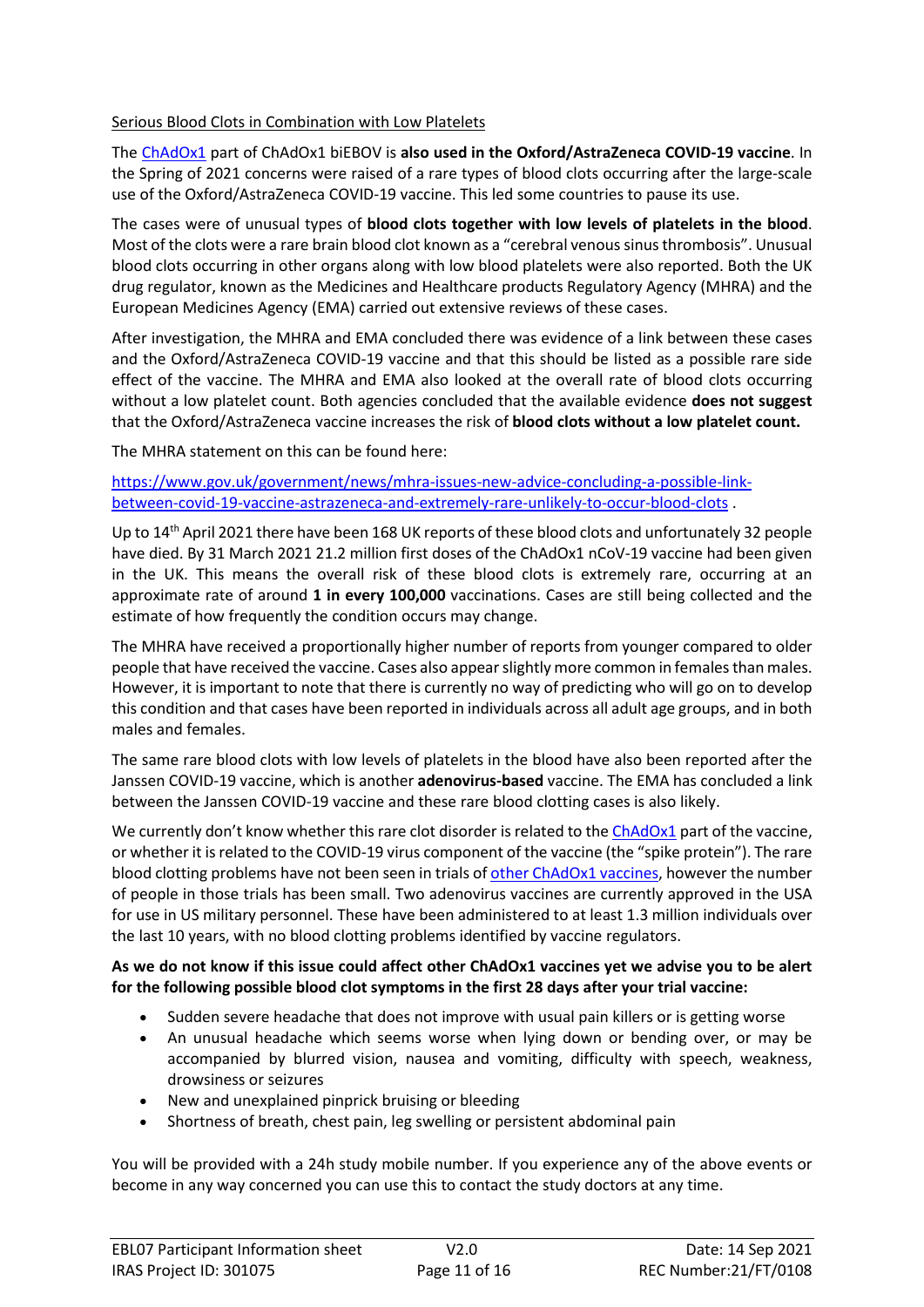# <span id="page-11-0"></span>Potential Interaction with Other Adenovirus-based Vaccines (e.g. Oxford/AstraZeneca and Janssen COVID-19 vaccines)

When people are vaccinated wit[h ChAdOx1 biEBOV](#page-4-0) they should make the intended immune response against the two Ebolavirus glycoproteins. However, they are also likely to make an immune response against ChAdOx1 itself. In theory, an immune response against ChAdOx1 might interfere with future doses of ChAdOx1-based vaccines and prevent them working as well. The same potential interference issue might also apply to other adenovirus-based vaccines. This **theoretical risk** could mean **reducing the protection offered by Oxford/AstraZeneca or Janssen COVID-19 vaccines if they were received soon after ChAdOx1 biEBOV**.

Reassuringly, our earlier research showed immune responses from the Oxford/AstraZeneca COVID-19 vaccine were not reduced in people who had previously received a different experimental ChAdOx1 based vaccine one year earlier. Other research suggests that leaving a gap of three months or more between administrations of two adenovirus-based vaccines reduces the risk of any interference. For this reason, we advise participants to wait at least three months after receiving the ChAdOx1 biEBOV vaccine before receiving the AstraZeneca or Janssen COVID-19 vaccines.

# <span id="page-11-1"></span>Other Serious Vaccine Reactions

With any vaccination there is a risk of rare serious adverse events. Severe allergic reactions to vaccines (anaphylaxis) are rare but can be fatal. In case of this unlikely event, medication for treating allergic reactions is kept in the clinic room and the investigators are appropriately trained in the management of anaphylaxis. Nervous system reactions are also extremely rare but have been reported with vaccinationsin the past. A rare neurological illness called Guillain-Barré syndrome (GBS) has previously been associated with a flu vaccine used in the USA during a swine flu outbreak in 1976. This is a condition in which people can develop severe weakness and can be fatal. However, these adverse events have not previously been associated with adenovirus-based vaccines.

# <span id="page-11-2"></span>Unknown / Unexpected side effects

With any new medicine or vaccine that is in early development there is always a possibility of an unpredicted or unexpected side effect occurring. This could even potentially be something severe. If you experience concerning or unexpected symptoms, you should phone the 24hr study contact number and speak to a study doctor.

# <span id="page-11-3"></span>**Are There any Other Potential Risks from Taking Part in the Trial?**

# <span id="page-11-4"></span>Blood samples

Blood sampling may cause slight pain and occasionally bruising. Occasionally, people feel light-headed, nauseas or faint. The **total** amount of blood we will take over the whole 6 month trial period is **334ml**. We will take around 50ml at most visits. These are fairly small amounts of blood and should be well tolerated by healthy adults. The amount of blood taken during the trial is less than the amount of blood donated by regular blood donors over the same period. (A *single* donation to the NHS blood bank would be approximately 470ml by comparison)

## <span id="page-11-5"></span>Incidental Medical Findings

As we carry out several medical tests throughout the trial it is possible that we pick up previously unknown health issues (e.g. high blood pressure, abnormal blood results). If abnormal results or undiagnosed conditions are found during the study these would be discussed with you and, if you agreed, your GP would also be informed of these results. We would refer any newly diagnosed conditions to your GP.

Sometimes incidental medical findings might require your GP to carry out further investigations such as blood tests, scans or referral to specialists.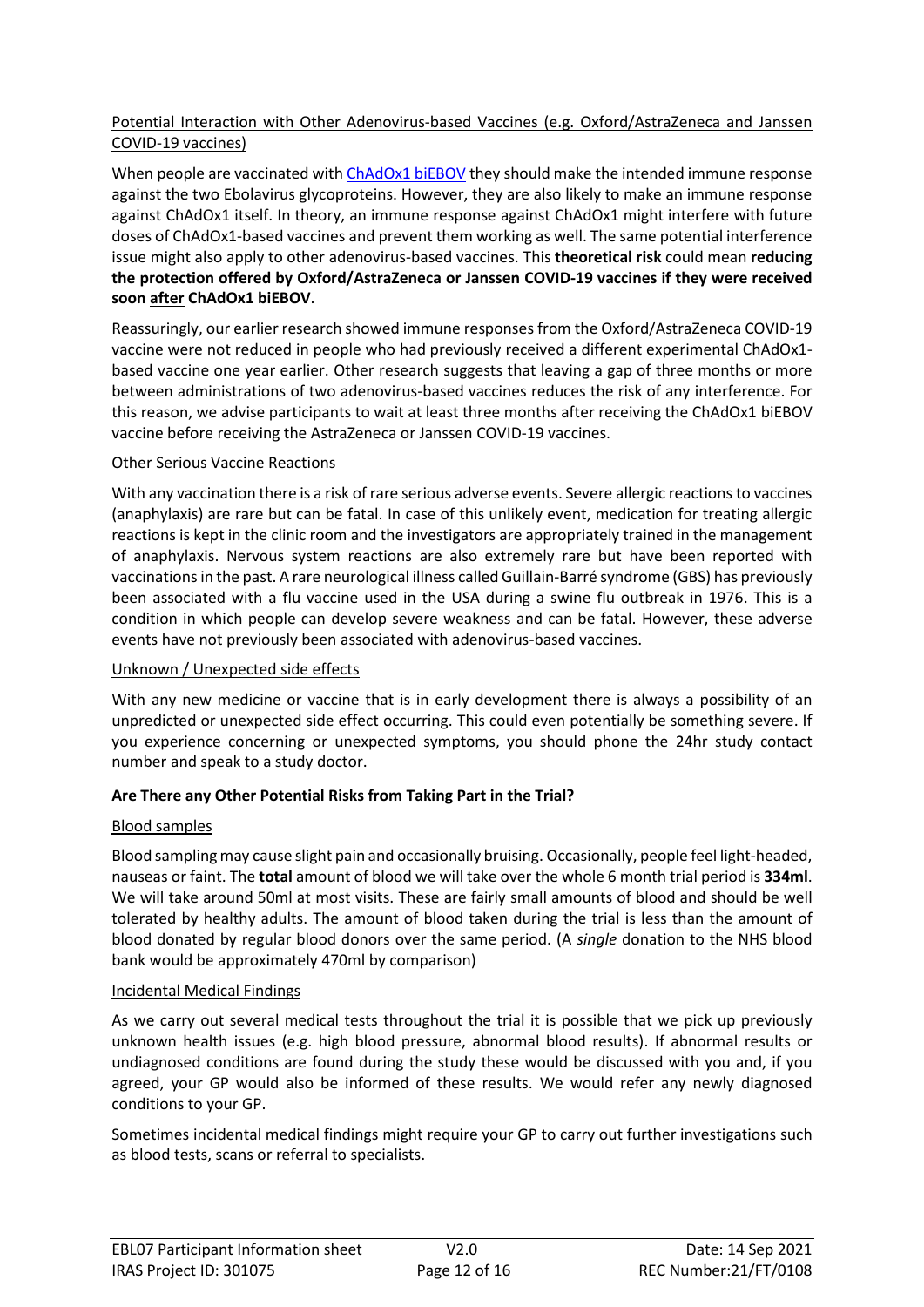# <span id="page-12-1"></span>**What are the advantages of taking part?**

You will not necessarily gain any direct personal benefit from the trial, but the information gained from the study might help to develop an improved vaccine against Ebola.

# <span id="page-12-0"></span>**Will I be paid for taking part in this trial?**

The total reimbursement you would receive for the trial will be **£370**. We have calculated this amount based on: the time you will have to set aside to take part in this trial, any potential travel costs you might incur and the inconvenience of having blood tests and other trial procedures.

Trial reimbursement will be made by bank transfer within six weeks of your completion of the trial, so please bring your bank details with you to your screening visit (no cash payments can be made). If you were unable to attend some of the visits, decide to withdraw from the trial before it is completed, have to be withdrawn from the trial for another reason or the trial is stopped early you will receive a proportion of the total reimbursement amount based on the actual number of visits that you attended (e.g. on a "pro rata" basis).

If you are asked to attend an extra in-person visit over and above the scheduled visit listed in the [Trial](#page-7-0)  [Timeline](#page-7-0) you will receive further compensation.

# <span id="page-12-2"></span>**What if new information becomes available?**

Sometimes during the course of a trial, new information relevant to the trial becomes available. If this happens, we will tell you about it and discuss whether you want to, or should, continue in the study. If you decide to continue to take part, you will be asked to sign an updated consent form. On receiving new information, we may consider it to be in your best interests to withdraw you from the study.

If any new information or safety concerns arise during the trial in relation to ChAdOx1, this will be reviewed, and you would be kept fully updated.

# <span id="page-12-3"></span>**What happens if I don't want to carry on with the trial?**

At any time during the study you are entirely free to change your mind about taking part, and to withdraw from the study. This would not result in any penalty. Unless you state otherwise, any blood taken whilst you have been in the study will continue to be stored and used for research as detailed below. You are free to request that your blood samples are destroyed at any time during or after the study.

In exceptional circumstances, your participation in the study might also be stopped early by the study doctor or the sponsor of the trial.

# <span id="page-12-4"></span>**What will happen to any samples I give during the trial?**

Your samples will be assigned a code and will only be identifiable by this code number. Any samples given to researchers outside of the clinic will not have information that identifies you. The blood and stool samples collected during this study will be analysed in the Oxford University Hospitals and University of Oxford research laboratories. We may also send de-identified samples to other researchers working with us on this research project. This may include researchers in other countries, including outside of the European Union. All samples you provide will be tested in a de-identified form. However, as your DNA is unique, samples can never be completely anonymous.

If you choose to take part in this study, we will be asking for your separate permission to store your samples(including cells and DNA), in a collection of samples called the Oxford Vaccine Centre Biobank. Details of this will be provided in a separate booklet after you are enrolled into this study, and you are free to say no to the BioBank and continue to take part in this study if you wish. If consent to your samples being stored as part of the Biobank, a copy of your informed consent form (which contains your personal information) will also be stored. If you do not wish for your samples to be stored in the Biobank, they will be destroyed 12 months after the last participant has completed the study.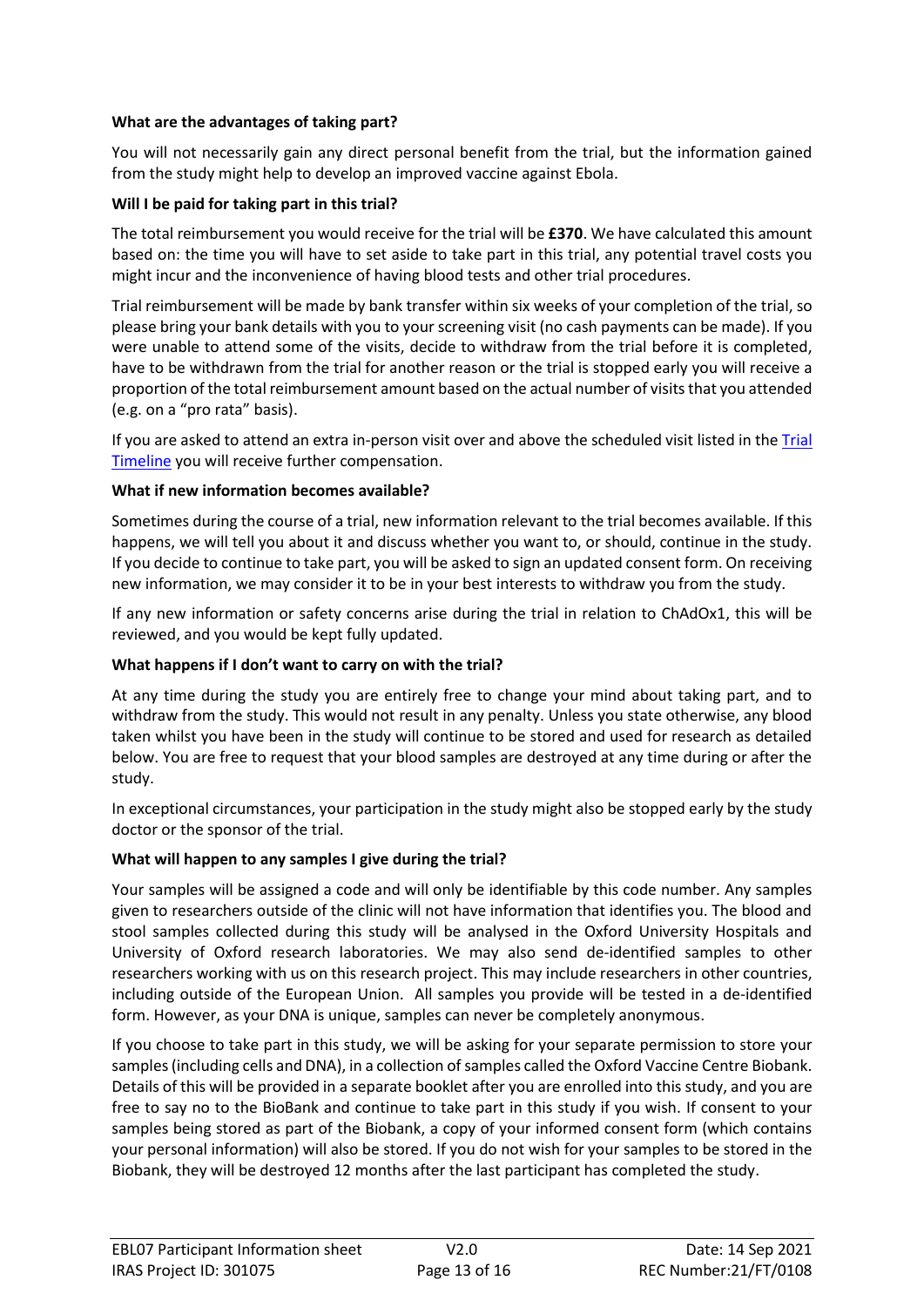The following tests will be performed on your samples:

- Blood tests of for blood cell counts and liver and kidney function
- Tests for Hepatitis B, Hepatitis C and HIV (at the screening visit)
- HLA typing, a genetic test of components of the body's immune system.
- Tests of immune responses following vaccination looking at your antibodies and immune cells
- If you opt in, stool samples will be analysed with genetic testing or "sequencing" of the bacteria, parasites and fungi that naturally occupy your gut. Collectively these are known as the gut "microbiome".

## <span id="page-13-0"></span>**Will any genetic tests be done?**

We will do genetic tests on your blood samples to look at the patterns of genes that regulate your own individual immune response (these are called Human Leukocyte Antigen HLA genes). Doing this helps us to work out which aspects of the immune response to vaccines are due to genetic differences between individuals. We may also try to identify and study the genes that appear to be important in your immune response to the vaccination. You will not receive the results of any genetic tests performed.

#### <span id="page-13-1"></span>**What if something goes wrong?**

The investigators recognise the important contribution that volunteers make to medical research and make every effort to ensure your safety and well-being. The University of Oxford, as the "research sponsor", has arrangements in place in the unlikely event that you suffer any harm as a direct consequence of your participation in this trial.

In the event of harm being suffered, while the sponsor will cooperate with any claim, you may wish to seek independent legal advice to ensure that you are properly represented in pursuing any complaint. The study doctor can advise you of further action and refer you to a doctor within the NHS for treatment, if necessary. If you are referred to the NHS during the study then NHS indemnity operates in respect of the clinical treatment which may be provided.

## <span id="page-13-2"></span>**Complaints Statement**

If you wish to complain about any aspect of the way in which you have been approached or treated during the course of this study, you should contact the research investigators who will do their best to address your concerns by sending us an email to [vaccinetrials@ndm.ox.ac.uk.](mailto:vaccinetrials@ndm.ox.ac.uk) Alternatively, you may contact the University of Oxford Clinical Trials and Research Governance (CTRG) office on 01865 616480 or email [ctrg@admin.ox.ac.uk](mailto:ctrg@admin.ox.ac.uk)

## <span id="page-13-3"></span>**Would my taking part in this trial be kept confidential?**

All information that is collected about you during the research will be coded with a study number and kept strictly confidential. Any information about you that leaves the clinic would have your name and address removed so that you could not be recognised, except for letters sent to your own GP. In order to enrol into this study, you are required to consent for us to contact your GP.

We will write to your GP to inform them about your enrolment and study completion status, so they can update your medical records accordingly. Your GP may also be asked to share information about your medical history and give access to any other medical records as required to ensure there are no medical reasons that would prevent you from taking part. We would only notify your GP of the results of any medical tests with your permission.

Responsible members of the University of Oxford and the regulatory agency responsible for clinical trials in the UK, the MHRA, may also be given access to data for monitoring and/or audit of the study to ensure that the research is complying with applicable regulations. No one else will be told that you are involved in the study.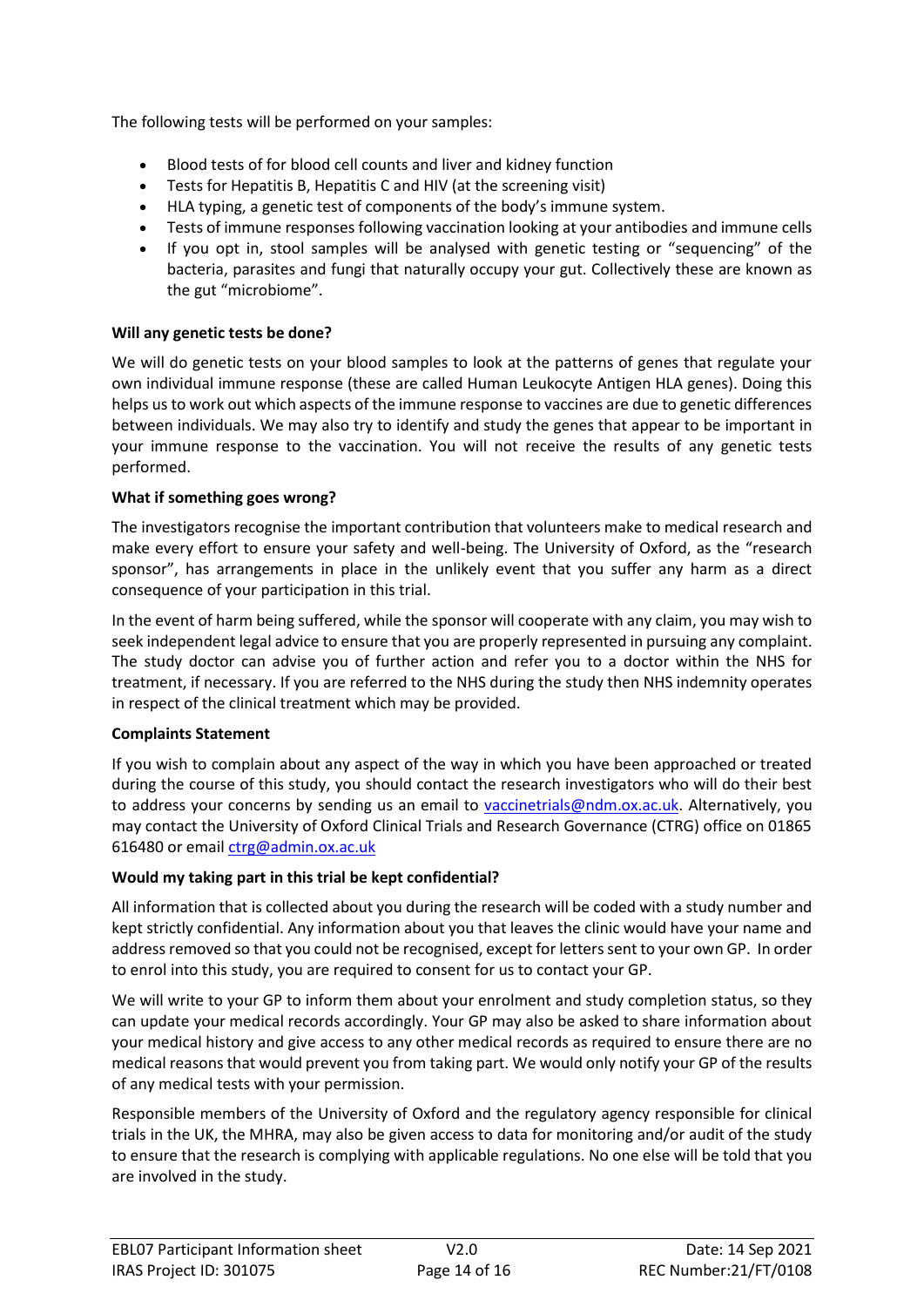## <span id="page-14-0"></span>**What will happen to my data?**

Data protection regulation requires that we state the legal basis for processing information about you. In the case of research, this is 'a task in the public interest.' The University of Oxford is the "data controller" and is responsible for looking after your information and using it properly. We will be using information from you and your medical records in order to undertake this study.

We will use your name and contact details to contact you about the research study, and make sure that relevant information about the study is recorded for your care, and to oversee the quality of the study. The only people who will have access to information that identifies you will be staff at the University of Oxford who need to contact you to conduct the study or monitor/audit the data collection process and inspectors from the regulatory agency responsible for clinical trials in the UK, the MHRA.

Your information would be stored on a secure server hosted by the University of Oxford, and paper records will be held by at the Centre for Clinical Vaccinology and Tropical Medicine in a locked cabinet. Your data is retained in case we need to contact you regarding any study related matters. We will also ask for you to optionally consent to us securely storing your details in order to inform you of future research studies you may be interest in.

The University of Oxford will keep identifiable information about you from this study for at least 5 years after the study has finished. We will securely store the anonymised research data and any research documents with personal information, such as consent forms, for at least 5 years after the end of the study. The need to store this information for longer in relation to licensing of the vaccine will be reviewed every 5 years.

Once the study has been completed, all documents would be archived in a secure facility. Files will be confidentially destroyed if storage is no longer required. For effective vaccines that may be licensed, secure storage of research data may be required for at least 15 years after the end of the study, subject to adjustments in clinical trials regulations. Your bank details will be stored for 7 years in line with University financial policy.

A photocopy of your ID (drivers licence, passport or national ID card) and either your national insurance or passport number (for "[TOPS Database Registration](#page-14-1)" page [15](#page-14-1) and payment processing) will be taken at the screening visit. We will securely retain copies until the end of the study.

Your rights to access, change or move your information are limited, as we need to manage your information in specific ways in order for the research to be reliable and accurate. If you withdraw from the study, we will keep the information about you that we have already obtained. To safeguard your rights, we will use the minimum personally-identifiable information possible. Further information about your rights with respect to your personal data is available at:

# <http://www.admin.ox.ac.uk/councilsec/compliance/gdpr/individualrights/>

# <span id="page-14-1"></span>**TOPS Database Registration**

Volunteers participating in this study must not be enrolled in another study that involves receiving investigational medications or vaccines at the same time. In order to check this, you will be asked to provide your National Insurance or Passport number. This will be entered on to a national database which helps prevent volunteers from taking part in too many clinical trials. More information can be found at *[www.tops.org.uk](http://www.tops.org.uk/)*.